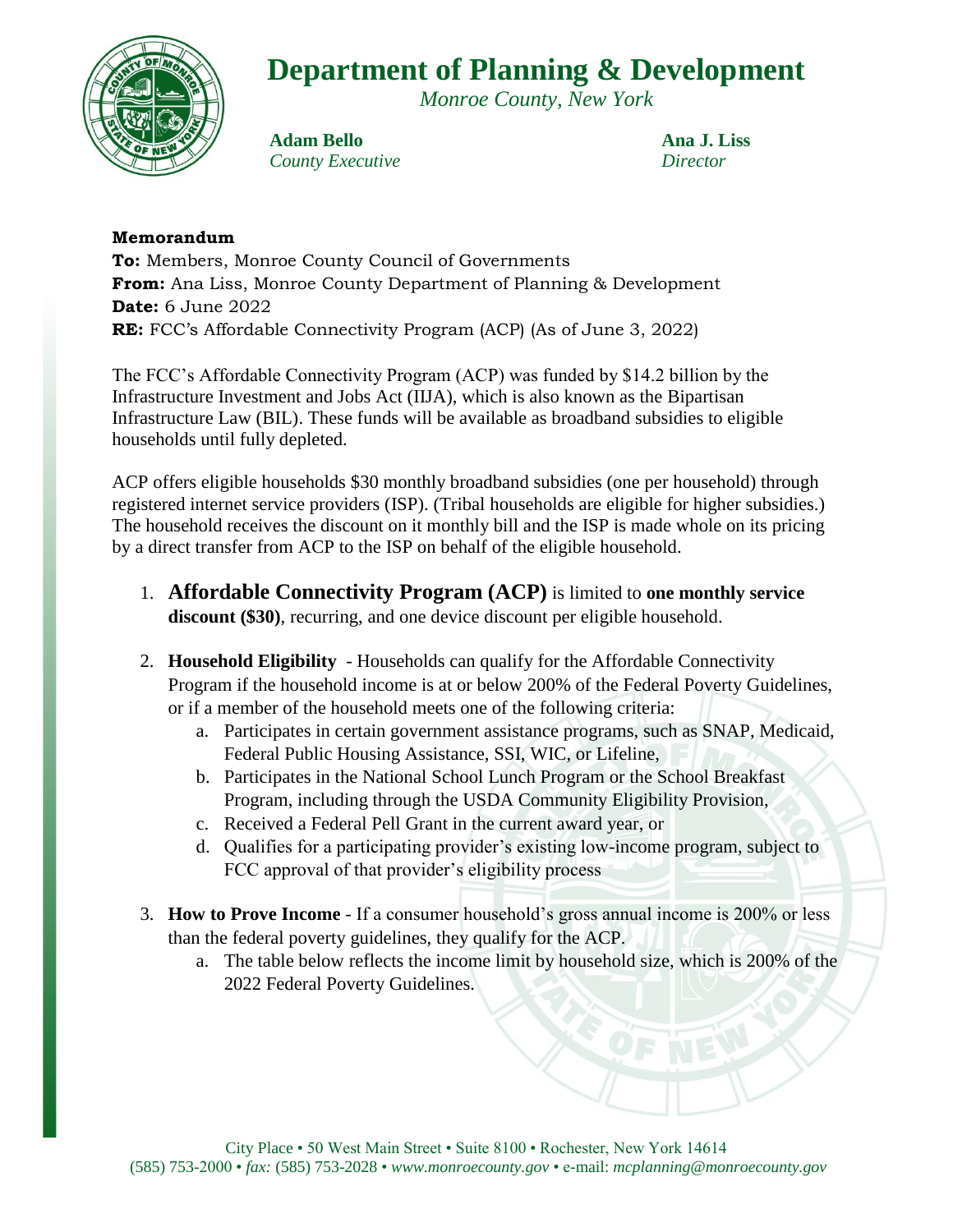| <b>Household Size</b>                 |                | <b>New York</b> |
|---------------------------------------|----------------|-----------------|
|                                       | 1              | \$27,180        |
|                                       | $\overline{2}$ | \$36,620        |
|                                       | 3              | \$46,060        |
|                                       | 4              | \$55,500        |
|                                       | 5              | \$64,940        |
|                                       | 6              | \$74,380        |
|                                       | $\overline{7}$ | \$83,820        |
|                                       | 8              | \$93,260        |
| For each<br>additional<br>narcon add: |                | \$9,440         |

b. person, add:

c. To prove their gross annual income, consumers must provide a document that clearly shows their income information, such as:

- i. The prior year's state, federal, or Tribal tax return
- ii. Current income statement from an employer or paycheck stub
- iii. Social Security statement of benefits
- iv. Unemployment or Workers' Compensation statement of benefits
- v. Divorce decree, child support award, or other official document containing income information
- 4. **How to Prove Participation** If a consumer participates in one of the following government assistance programs, their household qualifies for the ACP:
	- a. Lifeline, having qualified based on income at or below 135% of Federal Poverty Guidelines or through participation in one of the following programs:
	- b. Supplemental Nutrition Assistance Program (SNAP)
	- c. Medicaid
	- d. Supplemental Security Income (SSI)
	- e. Federal Public Housing Assistance (FPHA)
	- f. Veterans Pension or Survivors
	- g. Federal Pell Grant in the current award year
	- h. Free and Reduced Price School Lunch Program or School Breakfast Program including at US Department of Agriculture Community Eligibility Provision schools
	- i. Special Supplemental Nutrition Program for Women, Infants, and Children (WIC)
- 5. To prove participation in one of the above programs, consumers must submit a document that, at a minimum, includes:
	- a. The consumer's name, or the name of their benefit qualifying person (BQP);
	- b. The name of the qualifying program, such as SNAP;
	- c. The government, Tribal entity, program administrator, school, school district, university, or college that issued the document; and
	- d. An issue date within the last 12 months or a future expiration date that aligns with the benefit period, with the following exceptions: